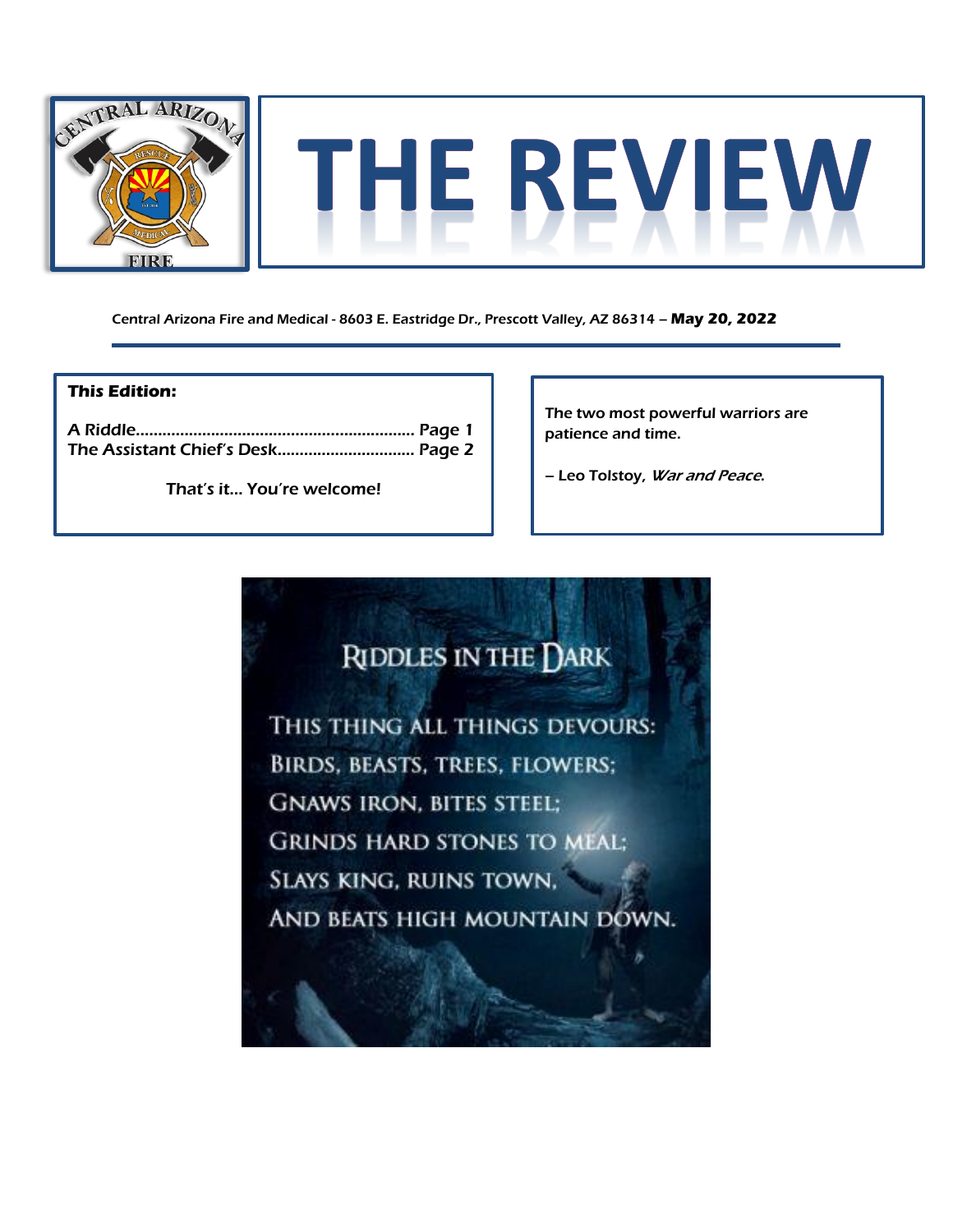## **The Assistant Chief's Desk**

What is "this thing all things devours: birds, beasts, trees, flowers; gnaws iron, bites steel; grinds hard stones to meal; slays kings, ruins town, and beats high mountains down" (J.R.R. Tolkien)? Do you like riddles? Do you know the answer?

Before I go any further, I want to commend everyone for the hard work that's completed in response to the communities we serve. I'll never know all the good work that's accomplished on each call or by each individual within this organization, the good work that is accomplished in the middle of the night when no one else is around. The extra care that is given to a citizen in need, the extra effort that's given to prevent a catastrophic fire, or the doublecheck that is made to ensure the fire is out. For this I am sorry, but I'm also

## grateful. I'm grateful for each and every individual at CAFMA for your willingness to show up at the right place, right time, right uniform, and with the right attitude. Thank you.

So, what is this "thing" that devours all in its path like a cruel thief that waits for no one? This "thing" that's so precious that it cannot be bought, but it can be spent. It can be wasted, burned, and it can be killed. The answer? Time. So, what are you doing with your time? As you think about it, don't confuse this question with trying to encourage you to do more; to try and fill your life with more busyness, more activities, or more work. In fact, I'd recommend the opposite. If time was currency, how would you spend it? Would you throw it away at each opportunity, or would you invest it wisely, knowing that the supply is limited and cannot be replenished. If you knew the number of your days, would you more carefully consider how you're spending your time? I would expect that you would.

Instead of trying to figure out how much more you can pack into life, I'd ask you to consider the margin in your life. 'Margin' is defined as the amount available beyond what is necessary. It's the space between our load and our limits; the difference in what you have and what you need. This difference is a surplus, not a deficit. Margin, in relation to time, is the amount of time available beyond what's necessary to fulfill your obligations. It's the breathing room. Do you have margin in your life or are you too busy to relax? Do you have time to think, to laugh, or to cry? Do you have time to enjoy the sunset, to play games, or to enjoy your family?

As you answer the question, consider your stress and anxiety level. 'Anxiety' has been defined as the inevitable unease that gnaws at our confidence. The slow suffocation as we feel strangled by life. Consider how the trees bend from the pressure of the wind. We can't see the wind; however, we can feel it and we can see the effects. The stress and anxiety in our lives is no different, you can feel anxiety and it affects your life. If you don't find a way to get out of the wind and manage the stress, you may find yourself like a branch that has been worn down by life's storms.

## **Upcoming Events:**

May 23: Board Meetings May 24: ISO Survey Meeting May 24: CV Town Meeting May 26: PV Town Meeting

**Board Meetings:** May 23: Administration CVFD – 1600-1615 CYFD – 1615-1630 Joint Board Meeting – 1630- 1730 CAFMA – 1730-1830